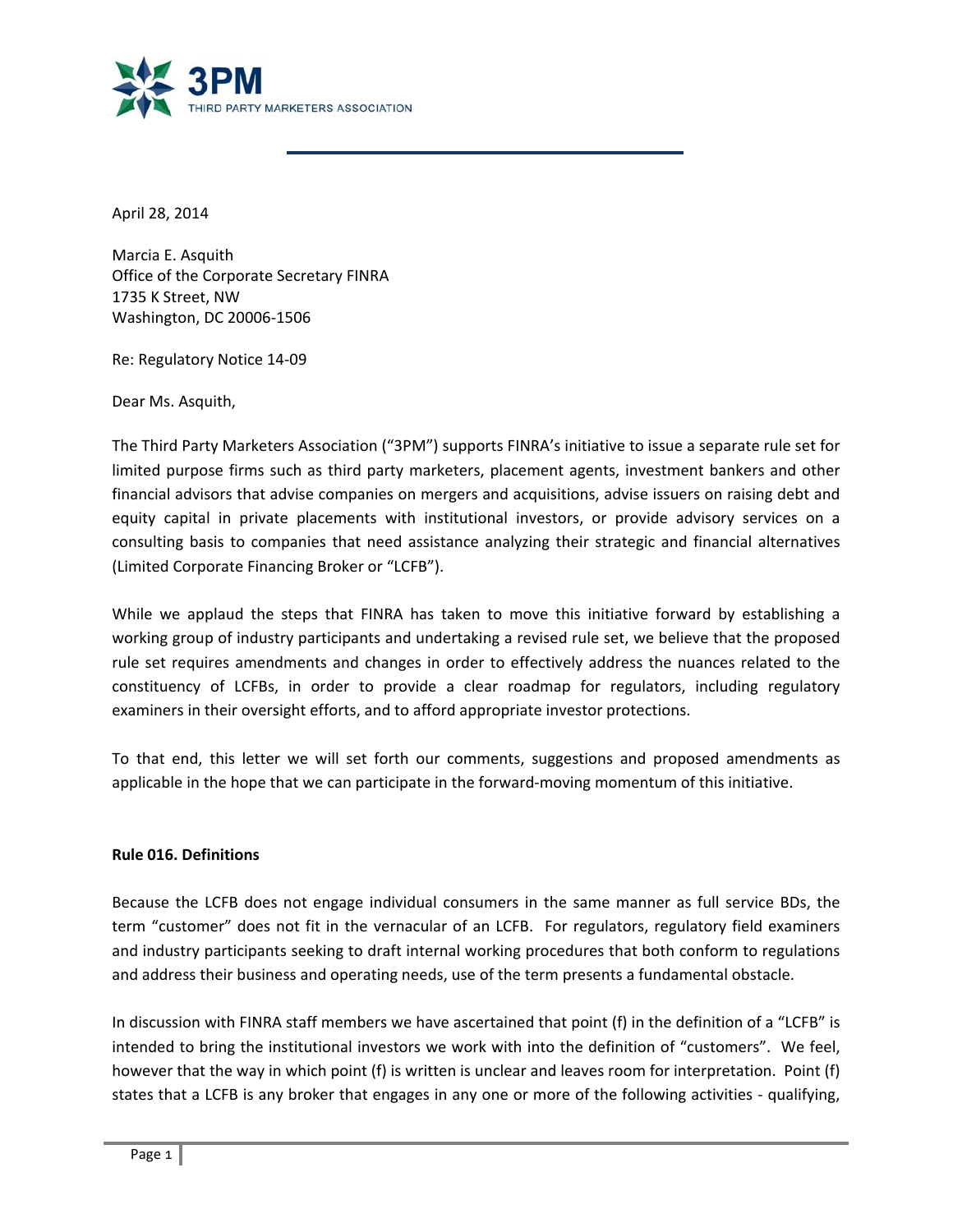identifying or soliciting potential institutional investors. FINRA asserts that this clause should be read to mean that an "institutional investor" is receiving corporate financing services from a LCFB and is thus a "customer". The definition, however, could be interpreted to mean that qualifying, identifying or soliciting potential institutional investors is a service that benefits the manager, fund sponsor or issuer not the "institutional investor". Rather than force the definition into existing terms, we believe a more sound approach involves clear new definitions tailored to the business of an LCFB.

We propose that the term "customer" be eliminated from the LCFB rules. In its place, we recommend the following terms:

- **"Issuer"** A Manger, Fund Sponsor, GP, Offerer or other similar person or organization that engages the services of a LCFB.
- "**Investor**" any person, whether a natural person, corporation, partnership trust, family office or otherwise, that commits or is solicited to commit money or capital to the Issuer.
- **"Qualified Investor"** We propose substituting the term "Qualified Investor" for "Institutional Investor" and utilizing the current definition of "Institutional Investor" as defined in FINRA Rule 2210 with some modifications. One such modification should include allowing Qualified Purchasers, as defined in section 2(a)(51)(A) of the Investment Company Act of 1940 [15 U.S.C. 80a–2 (a)(51)(A)], to be included in the definition of "Qualified Investors". While we recognize FINRA's concerns with lowering the threshold of "Institutional Investor" to "accredit investors", we see Qualified Purchasers as a prudent and reasonable standard for the following reasons:
	- **If would provide a standard consistent with the highest requirements of** alternative investment funds themselves mandated by the SEC  $-$  (3(c)(7) funds versus  $3(c)(1)$  funds – and by extension other private placements and alternative investments; and
	- **If would reduce ambiguity and inconsistency with SEC rules both where** third party marketers and placement agents conduct business directly with Investors and indirectly through consultants, wealth managers and other investment advisors who serve as Intermediaries for the actual legal and beneficial investors.
- **Intermediary** a Federally regulated entity that is compensated by an Investor to act on its behalf by engaging in any one of the following activities:
	- **EXECT** Advise the investor regarding its investment policy
	- Determine a target asset allocation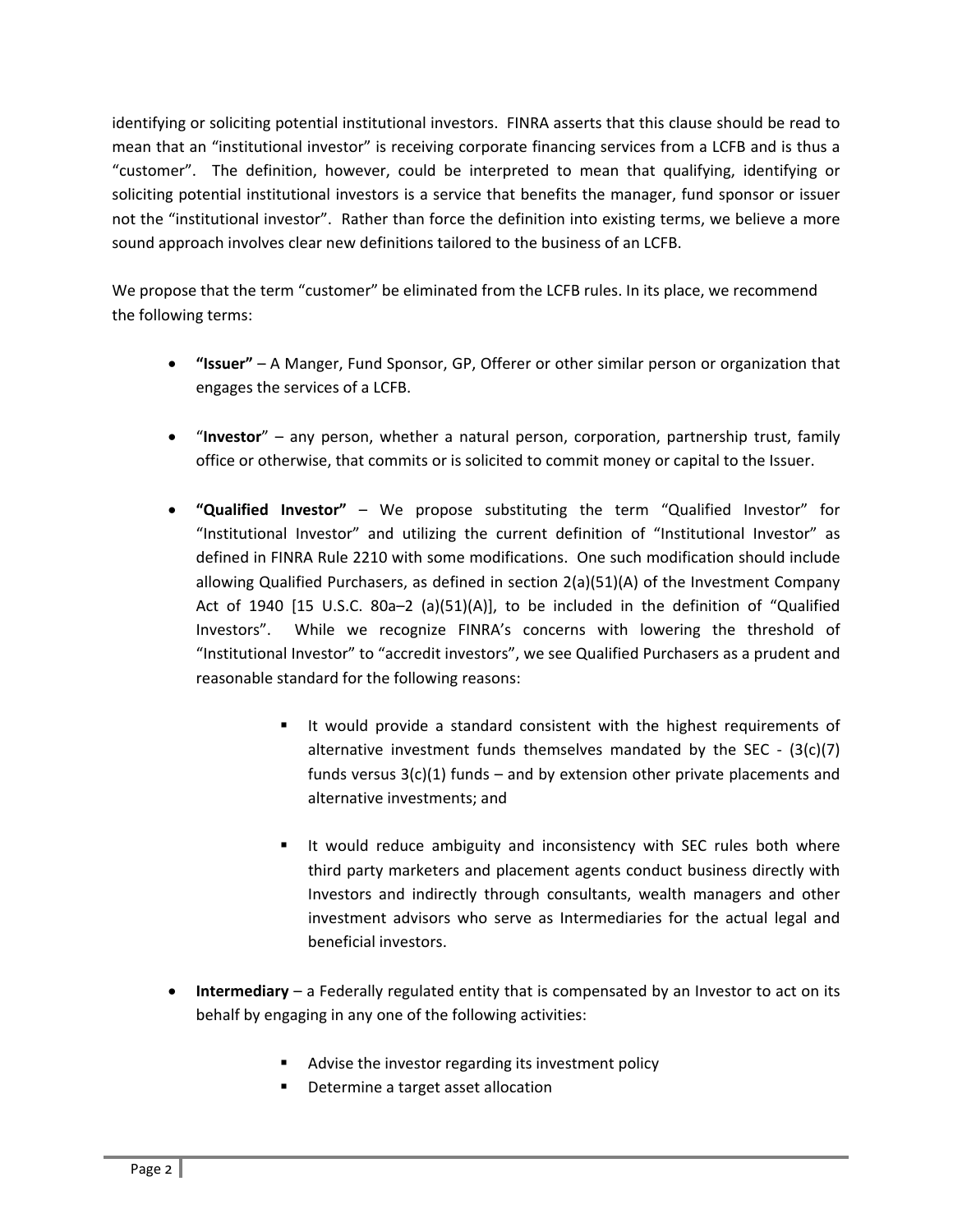- **Provide education on new investment opportunities**
- Qualify, identify and select investment managers to handle mandates consistent with the Investors target allocations and risk tolerance

We believe these definitions clearly describe the counterparties involved in LCFB and provide a meaningful foundation and common vernacular for industry participants, regulators, regulatory examiners and investors alike. We believe these definitions effectively remove ambiguity and ensure the consistent application of rules as they are intended. Furthermore, by using terminology that more accurately reflects the business of a LCFB, we would eliminate any inconsistencies or uncertainty that currently exists in the proposed definitions.

## **Rule 116. Application for Approval of Change in Ownership, Control, or Business Operations**

While FINRA has eliminated the need for members changing their status to a LCFB to file a CMA /NMA, firms would still be required to file a request to amend to their membership agreement. We believe that any firm opting into the LCFB category should be permitted to do so without a fee. We further believe that firms should have the ability to change their status back to that of a full broker dealer without the expense of transition or the need to file a CMA for at least the first year of the category's availability. We believe by making the transition period less complex and costly, FINRA will help to facilitate a broader adoption of the new rule set while allowing LCFB's to put these resources towards the revision of their compliance program.

#### **Rule 123. Categories of Registration**

3PM proposes that FINRA waive the S99 examination requirement for small firms who have a registered principal assigned to the covered functions outlined in the rule. We believe that the requirements of Rule 1230 should only apply to unregistered individuals handling any of the covered functions outlined.

#### **Rule 125. Continuing Education Requirements**

FINRA is waiving the RE requirement for LCFB, but is reserving the right to require firms to take educational courses if mandated. We would not be opposed to the requirement for additional training so long as the training is applicable to the LCFB's business and relevant from an industry perspective. In general, we support the requirement for CE testing to keep licensure active, but propose a two‐year frequency which we believe to be more reasonable.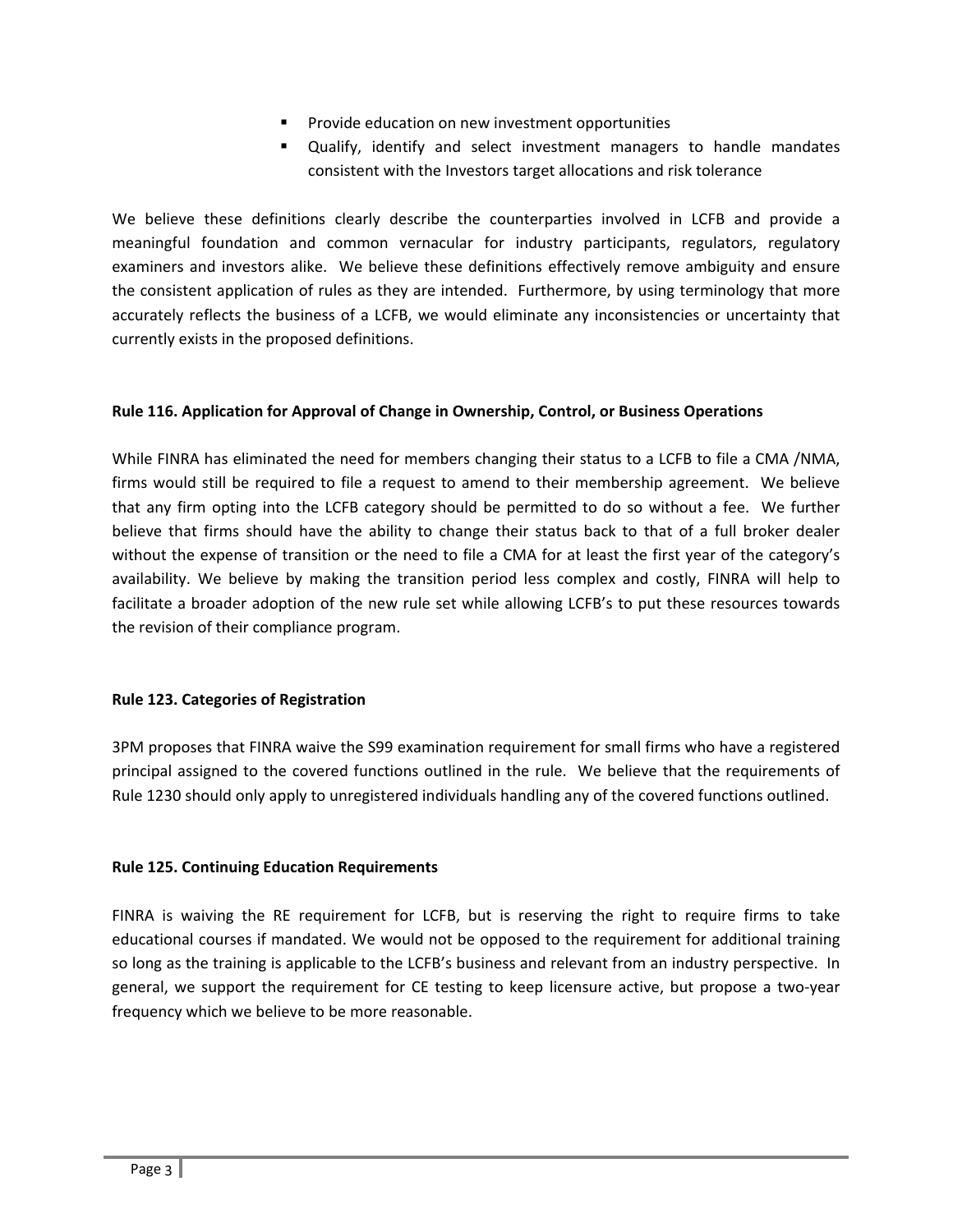#### **Rule 209. Know Your Customer**

We encourage FINRA to consider redrafting the Know Your Customer requirements in the context of our proposed definitions to reinforce clarity and consistency.

3PM believes that regulators including exam personnel and the industry alike will require an understanding of the constituents if the rulemaking is to be effective. As such, 3PM believes that the term "customer" must be removed in order for the sake of relevance. For this reason, consistent with our proposed definitions above, we propose the following general guidelines for Rule 209:

- *"Knowing you Issuer"* standard should require the LCFB to conduct a full and thorough risk‐ based, due diligence review of an entity or person (Issuer) that engages the LCFB, consistent with a reasonable basis suitability review.
- *"Knowing your Investor or Intermediary"* " standard should require the LCFB to conduct thorough risk‐based, due diligence review of the investor or intermediary that is reviewing the offering, again consistent with the reasonable basis review. This would include ensuring that the intermediary meets all applicable licensing standards, business and experience standards, among other reviews.

## **Rule 211. Suitability**

We believe that Rule 211 is essential to providing meaningful, defining requirements for LCFBs. Because of the unique nature in which LCFBs conduct their business, we believe that Rule 211 must be properly crafted so that regulators, including regulatory examiners, and industry personnel alike will find a common ground, and a far more effective regulatory regime. We believe that the Rule as currently drafted does not adequately capture aspects of the suitability process that are inherent to LCFBs, and, importantly, that it does not adequately provide for investor protections.

We believe the rule as proposed fails in two primary regards:

- 1) by requiring the suitability analyses to be performed before any recommendation, and
- 2) by defining suitability in terms applicable to retail investors.

To remedy these issues, we propose that the Rule be redrafted as generally described below:

Regarding the timing of the suitability analysis, we encourage FINRA to recognize that the process of diligence related to offerings ranging from private placements offered to Investors and Qualified Investors, to placements, mergers and acquisitions of businesses of all sizes is ongoing and often does not, and should not, conclude until the deal is closed. We believe incorporation of this process is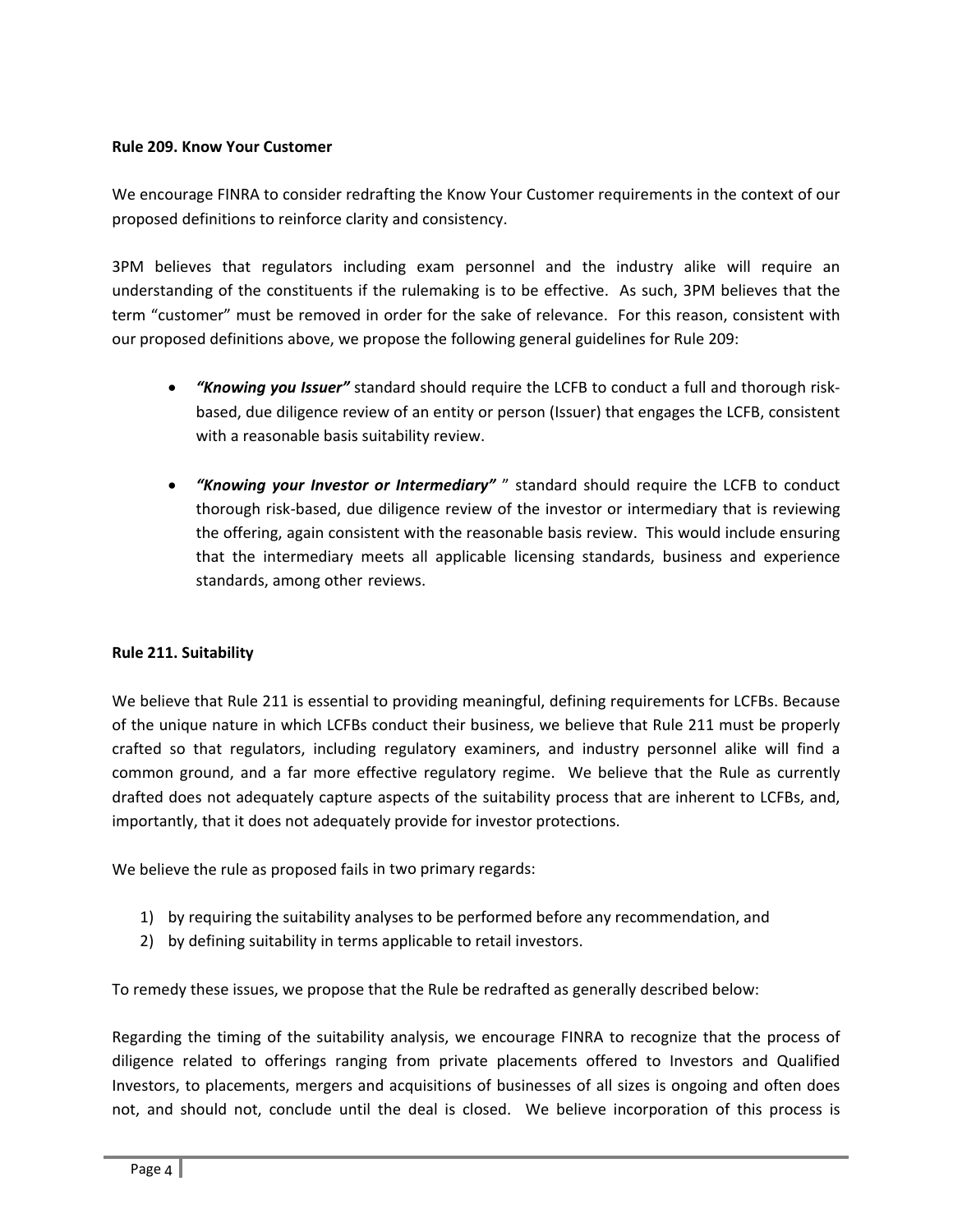essential to Investor protections, and to the success of the rulemaking regime for LCFBs. We encourage FINRA to redraft Rule 211 to require that the suitability analysis be complete by the time the subscription agreement or relevant contract is signed in recognition of the actual ongoing work performed by a LCFB, and, most importantly, to protect Investors in the non-institutional circumstances. With regard to the suitability requirements themselves, we again revert to our proposed definitions, suggesting as follows:

- The LCFB should be required to perform reasonable basis suitability analysis regarding each "**Issuer"** by which it is engaged.
- The LCFB should be required to perform a reasonable basis suitability analysis regarding each "Intermediary" with which it does business. The LCFB will perform no look-through to the underlying investor so long as the suitability review of the Intermediary, demonstrates that the Intermediary is qualified to recommend suitable securities to their clients and represents that their clients are Qualified Purchasers and thus "**Qualified Investors**".
- The LCFB should be required to perform Investor‐Specific suitability analysis as per FINRA Rule 2111 for every **"Investor"** with which it directly conducts business (not through an Intermediary").
- The LCFB should be required to perform a suitability analysis similar to that required by the institutional investor exemption as per Rule 2111 for every "**Qualified Investor**" for which it directly conducts business (not through an intermediary). The requirement for a "**Qualified Investor**" to provide an affirmative indication of independent judgment should be waived.

#### **Rule 221. Communications with the Public**

While the LCFB proposal did remove two of the three communication categories covered by Rule 2210, Retail Communications and Correspondence, these are categories that by definition would not apply to a LCFB who can only work with institutional investors. Accordingly, the changes to the Rule did make the rule more relevant to the members who may decide to register as a LCFB than it was before. LCFBs are still subject to the same provisions of Rule 2210 covering institutional communications as we were before which we believe do not accurately reflect how LCFB firms operate in a real life setting.

3PM proposes that FINRA revise Rule 2210 and specifically the general content standards to meet the realities of representing Issuers. Proposed modifications should include a realistic approach to setting fair and balanced content standards for communications and marketing materials as well as an expansion of the exemptive provisions for our new definition of "**Qualified Investors**", especially those that are professional allocators or use the services of investment consultants.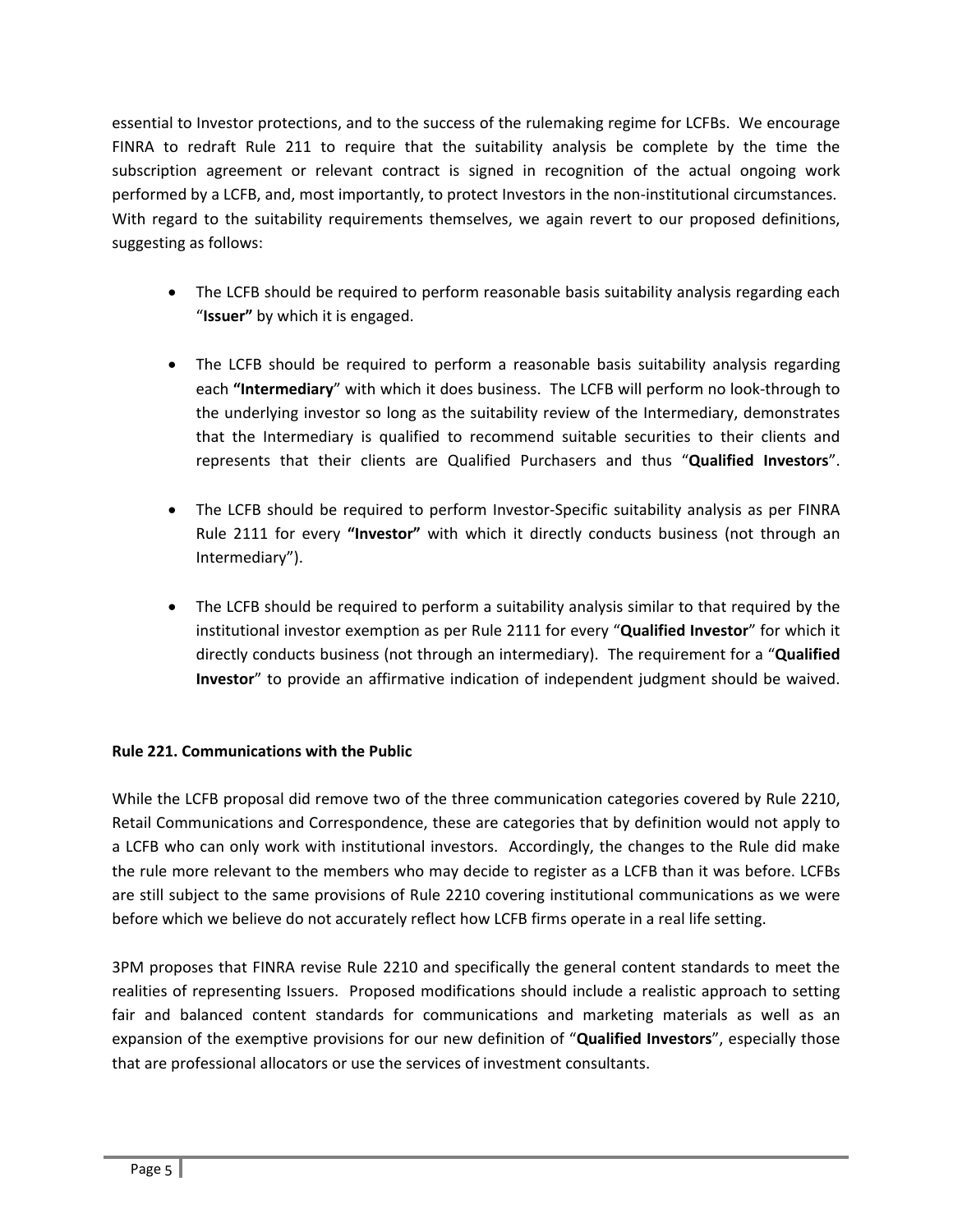#### **Rule 240. Engaging in Impermissible Activities**

As proposed, FINRA may impose severe penalties on a LCFB if the firm engages in any activities that require the firm to be registered as a broker or dealer under the Exchange Act. To ensure an evenhanded approach, modification would include explicit language outlining a defined remedial period and process for any unintentional activities of an LCFB until the practical application has played out which will likely illuminate these areas of the Rule framework which warrant additional precision. Egregious and intentional disregard of an LCFB would still fall into the enforceable realm of FINRA authority.

#### **Rule 331. Anti‐Money Laundering Compliance Program**

3PM recognizes that all financial institutions play an important role in the detection and prevention of money laundering. While we believe that extending the independent test requirement from annually to bi-annually is appropriate for LCFBs, we also suggest that FINRA consider amending the Customer ID Program (CIP) requirements to conform to the business of a LCFB. Specifically, 3PM recommends that LCFB's should be required to implement a CIP as follows:

- For all Issuers and Intermediaries with which the LCFB does business
- $-$  For all Investors when there is no Intermediary involved.

#### **Rule 411. Capital Compliance**

3PM believes that proposed Rule 411 should remove the minimum net capital requirement of \$5,000 currently applied to the LCFB members. Furthermore, FINRA should assist the LCFB community in working with the SEC to correct the calculation of net capital for LCFBs so that the nature of our business does not cause us have to improperly report our financial condition to the FINRA. Additionally, we suggest that FINRA overhaul the current Supplemental Statement of Income ("SSOI") content by convening a working committee of LCFBs to help write appropriate questions that accurately reflect our business model. Further details regarding specific components of the proposal are described below.

 *Net Capital Requirement* ‐ The current net capital requirement thresholds of \$250,000, \$100,000, and \$50,000 respectively for carrying members and introducing members are rather arbitrary in nature; however, the materiality of these dollar amounts at least substantively supports the spirit of these minimum net capital requirements which is in part to protect the customer should a scenario unfurl which causes damage to an investor. In theory, the broker dealer carrying or clearing that customer account would have minimally sufficient reserves to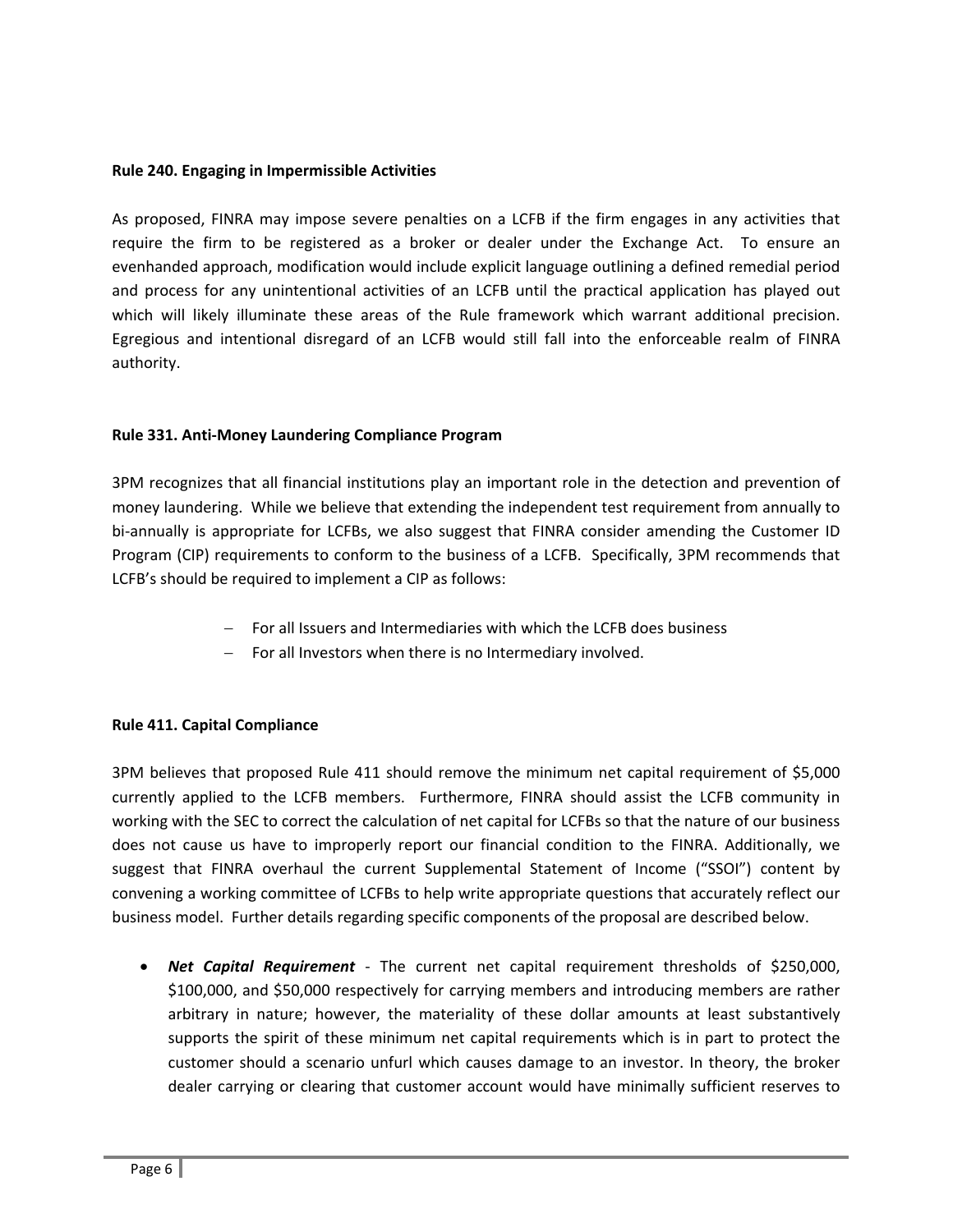apply to a remedial solution for the customer. When applying this ideology to the \$5,000 net capital requirement for LCFBs (non-carrying and non-clearing members), it is clear that \$5,000 would universally be determined as an insufficient amount to apply to any hypothetical remedial solution involving a customer. One may then deduce that this specific net capital requirement remains in place to ensure that all member firms remain on the grid and adhere to the general net capital requirement apparatus, and that perhaps the intention was that a well thought out resolution would be implemented down the line. This time has now finally come, and we collectively need to implement specific rules which effectively and efficiently regulate the LCFB universe of member firms.

Countless hours and resources have been allocated to this \$5,000 minimum net capital requirement by LCFBs and FINRA examiners alike. This is clearly not an effective and efficient use of our collective resources when recognizing that the minimum net capital requirement of \$5,000 for LCFBs (non‐carrying firm) does not deliver any type of investor protection.

 *FOCUS Reports and Calculation of Net Capital ‐* 3PM believes that the calculation of net capital and FOCUS reporting requirements for LCFB members need to be overhauled as the current set of calculations and data points are not directly applicable to the business conducted by LCFBs. We believe that this approach is simply another attempt by both FINRA and the SEC to standardize reporting regardless of fit rather than make the appropriate changes required for LCFBs to properly assess their financial viability and ability to protect investors.

A specific issue that illustrates this disconnect is demonstrated through the revenue generation framework relative to private placement activity. When payment is due, a LCFB will book a receivable for the incentive fee owed to the firm. Often a corresponding payable will be established that would pass-through a portion of that fee to the registered representative who gets paid a commission on that fee. Both of these entries are in compliance with the SEC and GAP standards. A disconnect, however occurs in the firm's calculation of net capital. Under SEC rules, the current net capital calculation does not allow the accrued receivable to be offset by the payable that is directly related to it. Instead, the entire net commission payable is required to be recorded as aggregate indebtedness (AI), in effect requiring the LCFB to double count the payable. This methodology does not adhere to GAP standards which would allow for the corresponding offset to the receivable. Furthermore a significant number of PCAOB registered accountants believe that this is the improper way to record revenue or calculate AI. By following the SEC's mandated approach, the LCFB is not accurately reflecting its true capital condition.

 *Supplemental Statement of Income ("SSOI")* **‐**  In an attempt to gather new information and intelligence, FINRA implemented the SSOI. The SSOI incorporated new questions and data requests regarding the financial condition of member firms. While the goal of this exercise was worthwhile, we believe that the results FINRA receives from these forms are inaccurate due to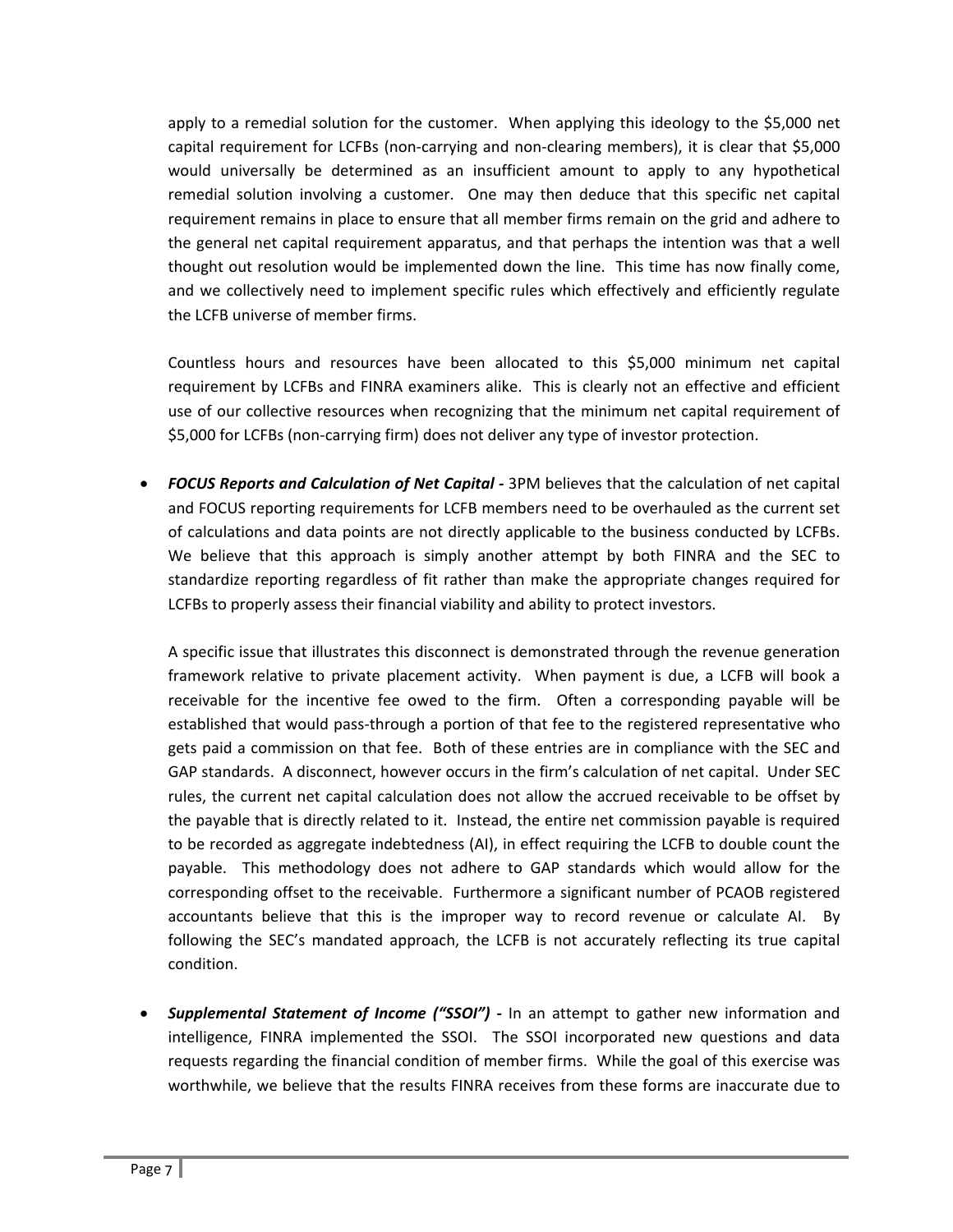the wide array of methods, timelines and fee structures applicable to LCFBs offering private placements

The SSOI was clearly written under the assumption that there is consistency in the method, timeframe and fee structures that applies to both private placements and publicly traded securities. This is simply an inaccurate assumption. When FINRA was made aware of the inaccuracies, the response was that they understood the shortcomings of the reports, and it was suggested that firms use their best efforts to interpret the questions. While 3PM is not against enhanced reporting for the purpose of gleaning new insights in to a firm's financial condition, we do not believe that it acceptable for FINRA to issue reporting requirements that do not apply to a constituency or that may distort the findings because of the interpretation of an unclearly written question.

#### **Rule 414. Audit**

3PM believes that the cost of Audits, which are extremely prohibitive to small firms, need to be addressed. Given the new requirement that PCAOB Auditors must now be audited by the Board, the costs of such audits, which will be absorbed by the broker dealer community, is growing exponentially. The rule requiring PCAOB audits was initially intended to cover firms working with public entities, not small, broker dealers like those that are covered by the LCFB rule set. Furthermore, the PCAOB interim inspection program findings simply are not relevant to LCFBs, and would therefore would not be found in the audits of our firms.

We believe that FINRA should work with other Authorities and Government Agencies, in this case the PCAOB, to help carve out small broker dealers, specifically LCFBs from this new oversight requirement. Please see the Appendix for a report entitled PCAOB Audit Oversight and Small, Non‐Public Non‐ Custodial Broker‐Dealers; Attributes‐Based Analysis of the Broker‐Dealer Risk Profile which supports 3PM's perspective.

#### **Rule 436. Fidelity Bonds**

3PM feels that Rule 4360 is not applicable to LCFBs and should be omitted from the rule set. Continuing to subject LCFBs to this Rule does not make sense and offers no protection to the LCFB or investors.

The LCFB proposal did not make any changes to Rule 4360 and as such LCFBs are still required to obtain a fidelity bond. A fidelity bond insures a firm against intentional fraudulent and dishonest acts committed by employees and registered representatives under certain specified circumstances. In cases of theft of customer funds, a fidelity bond generally will indemnify a firm for covered losses sustained in the handling of customers' accounts. Since, by definition, an LCFB is not permitted to hold or handle customer funds or securities, this rule is irrelevant to LCFBs. Under the current rules, LCFBs are required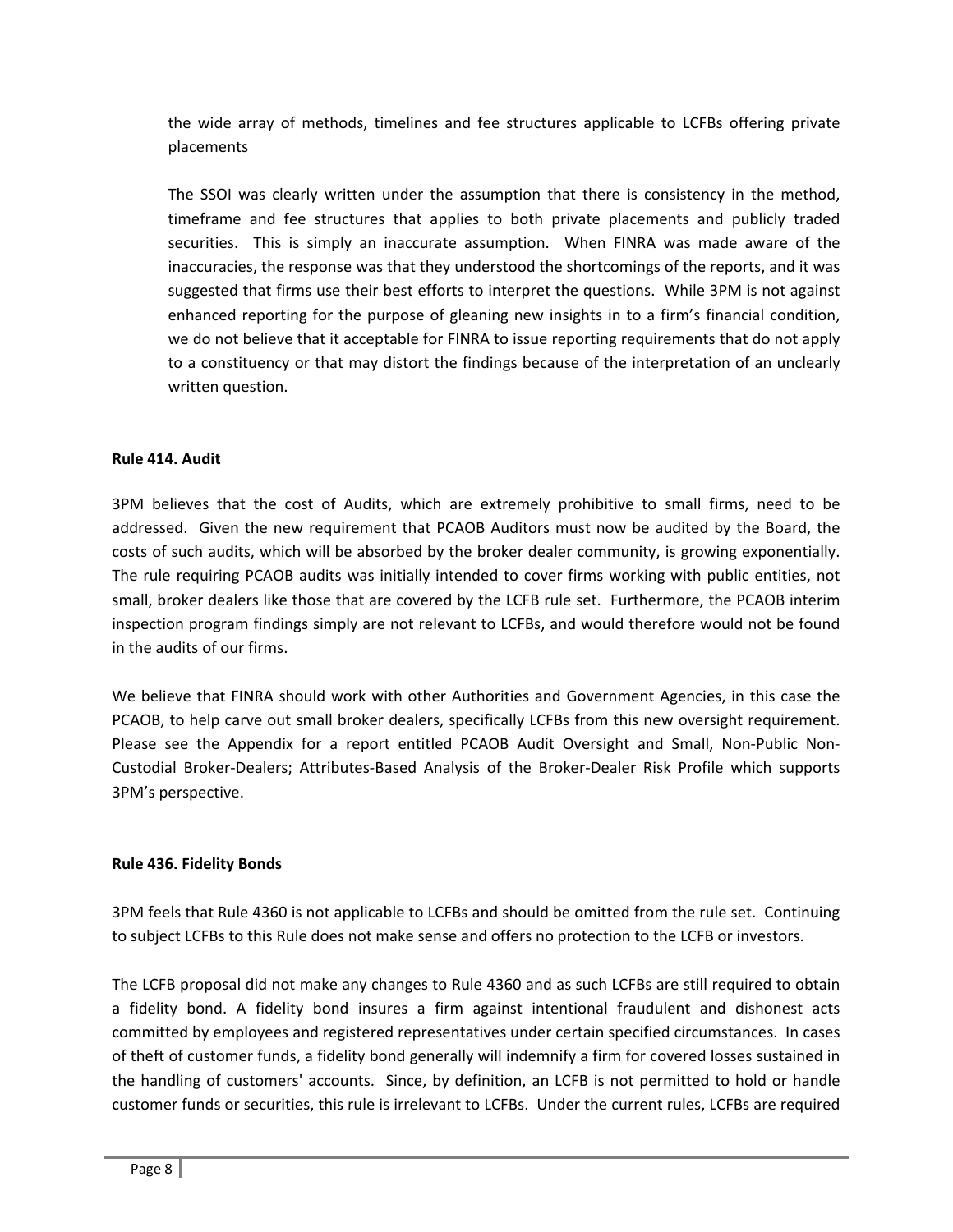to secure costly insurance policies that would protect us and our customers from bankruptcy. While in theory the idea is sound, in practice if an LCFB was ever sued for wrongdoing, the fidelity bond policy would not cover our firms or provide the bankruptcy protection the Rule was designed to provide. Since this rule does offer any type of protection, LCFBs are wasting capital on premiums that could alternatively be used to support business operations.

#### **Additional Rules Not Covered in the LCFB Rule Set**

3PM believes that LCFBs should be exempt from membership in SIPC. Furthermore, while we understand that FINRA was not the authority that mandated compliance with SIPA, we do believe that FINRA is in a position to assist the LCFB community in its mission to seek relief from this irrelevant requirement.

## **Rule 2266. SIPC Information**

The proposed rule set did not make mention about Rule 2266 and whether or not this Rule applied to LCFBs. 3PM would however like to make clear our thoughts on the relevancy of this Rule to LCFB firms.

SIPC was created under the Securities Investor Protection Act as a non‐profit membership corporation. SIPC oversees the liquidation of member broker‐dealers that close when the broker‐dealer is bankrupt or in financial trouble, and customer assets are missing. In a liquidation under the Securities Investor Protection Act, SIPC and the court-appointed Trustee work to return customers' securities and cash as quickly as possible. Within limits, SIPC expedites the return of missing customer property by protecting each customer up to \$500,000 for securities and cash (including a \$250,000 limit for cash only).

SIPC is an important part of the overall system of investor protection in the United States. While a number of federal and state securities agencies and self‐regulatory organizations deal with cases of investment fraud, SIPC's focus is both different and narrow: restoring customer cash and securities left in the hands of bankrupt or otherwise financially troubled brokerage firms.

In SIPC's own words, their mission directly relates to protecting customer assets. LCFB firms by definition *"do not include any broker or dealer that carries or maintains customer accounts, holds or handles customers' funds or securities, accepts orders from customers to purchase or sell securities as a principal or as an agent for the customer".* As such, LCFB are continually paying assessments on their revenues in to the SIPC fund to protect investors that will never require coverage from such an event from a LCFB. This rule is not properly aligned with the business of LCFB and creates significant expenses to LCFBs without providing any tangible benefit. In reality LCFBs are paying into a fund that reimburses investors for somebody else's wrongdoing which is an unfair practice.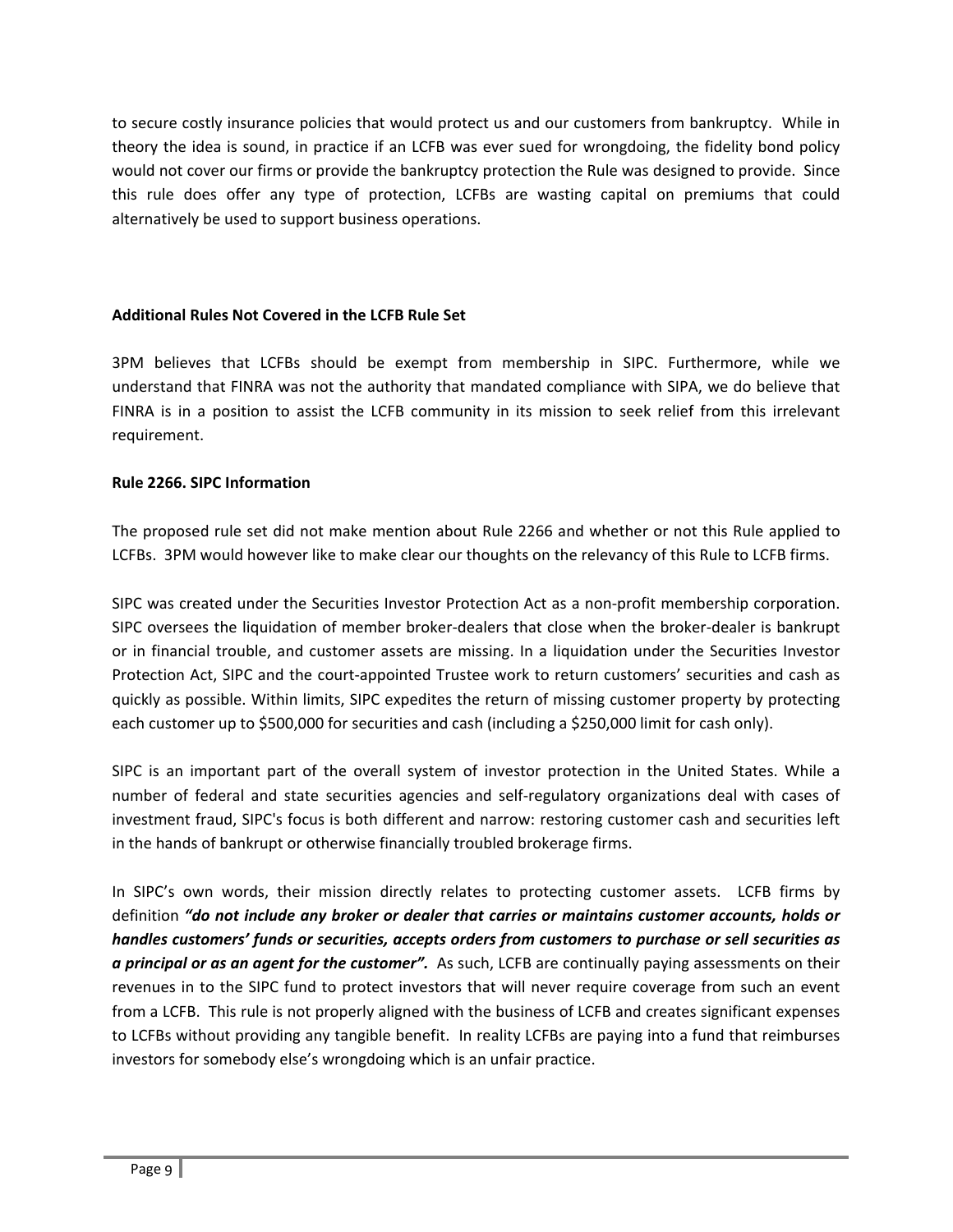#### **Questions posed by FINRA**

FINRA particularly requested comment concerning the following issues:

 **Does the proposed rule set provide sufficient protections to customers of an LCFB? If not, what additional protections are warranted and why?** 

We believe it is FINRA's intent and consistent with investor protections in general, to offer the greatest level of protection to the individual or entity making the capital commitment or investment. In our language, as proposed above, this is the Investor. We believe that by changing the definitions that apply to LCFBs as we have proposed, FINRA would address the fundamental confusion and inconsistencies that exist in the current rulebook and close any loopholes that are open to interpretation as to who is actually a LCFB's "customer". Further, we believe that the suitability rules must be amended to better reflect the business those firms offering private placements actually engage in. This would ensure that reasonable basis and investor level suitability are considered ongoing requirements timed to the purchase of an investment rather than to the recommendation.

 **Does the proposed rule set appropriately accommodate the scope of LCFB business models? If not, what other accommodations are necessary and how would customers be protected?**

We do not believe that the current rule set as written is relevant to the LCFB business model for the reasons articulated above is our discussion on the proposed rule set for LCFBs.

 **Is the definition of "limited corporate financing broker" appropriate? Are there any activities in which broker‐dealers with limited corporate financing functions typically engage that are not included in the definition? Are there activities that should be added to the list of activities in which an LCFB may not engage?** 

We believe that definition of LCFB is appropriate.

## **Are there firms that would qualify for the proposed rule set but that would choose not to be treated as an LCFB? If so, what are the reasons for this choice?**

We believe that firms may forego the new registration category until details regarding the NMA/CMA process are better defined. In particular, the cost of switching registration types and potential enforcement may outweigh the benefits gained by changing categories. For this reason, we request that consideration be given to preliminarily offering the LCFB registration as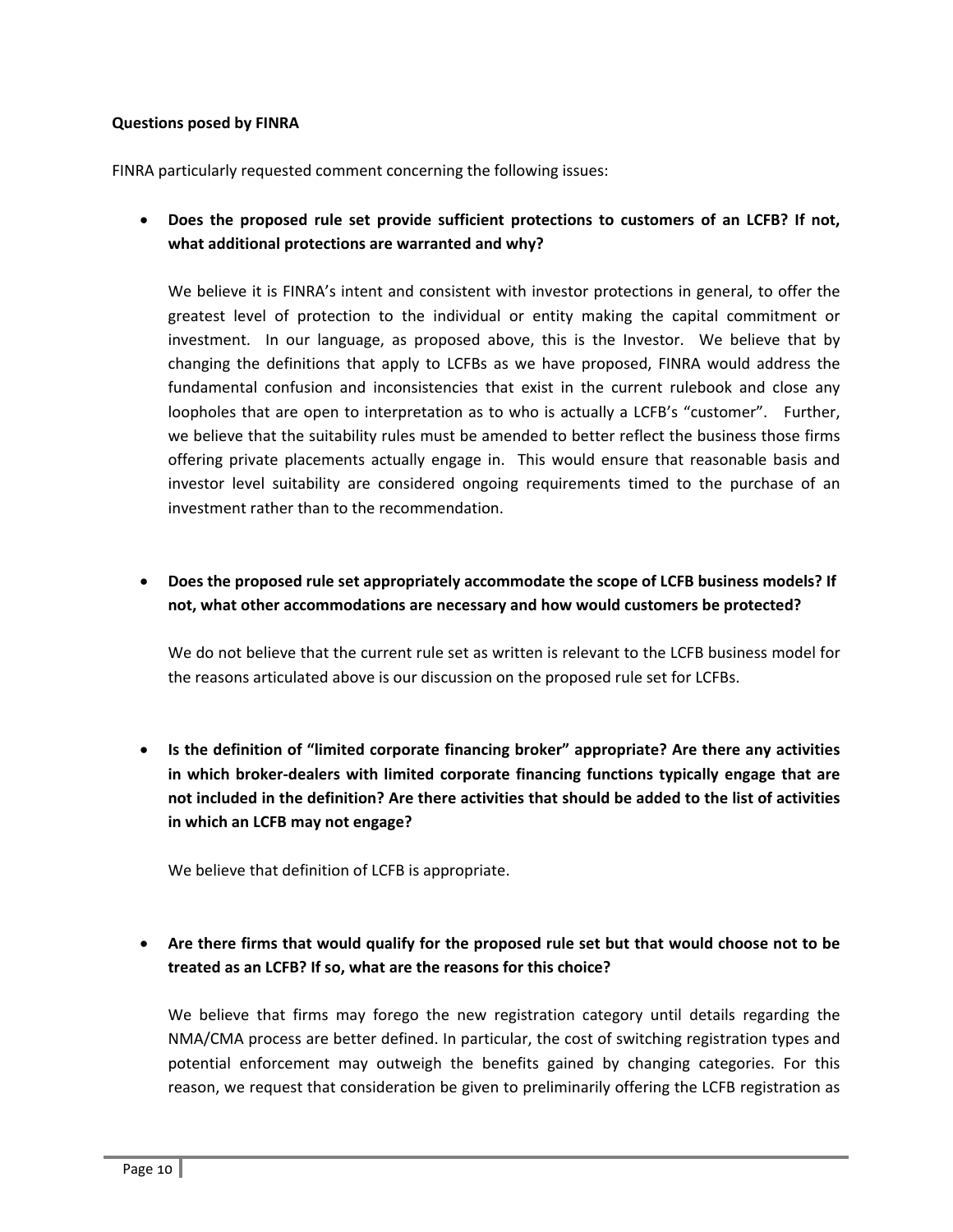a category (in lieu of "Other") subjecting the relevant portion of a firm's business to the new rules, as opposed to requiring an all‐or‐none decision. This would facilitate an orderly transition for firms, lessen the learning curve for examiners, and generally reduce the margin for unintended consequences.

## **What is the likely economic impact to an LCFB, other broker‐dealers and their competitors of adoption of the LCFB rules?**

3PM does not believe that this rule will have a meaningful economic impact on the LCFBs that are eligible to operate under this proposed rule set. We are not convinced that firms will adopt the rules unless and until LCFB registration eliminates costly and, we would argue irrelevant, financial audits and reporting, AML Independent Testing, and SIFMA registration.

## **FINRA welcomes estimates of the number of firms that would be eligible for the proposed rule set.**

The below information was excerpted from a report presented to PCAOB in early 2013. While the data may not be as current as we would like, we believe numbers reflect a viable estimate of the firms that would be eligible to register as a LCFB.

FINRA, defines a small firm is any firm with 150 or fewer licensees, or registered representatives. FINRA is comprised of approximately 4400 firms of which 85% are categorized as small firms. A significant percentage of small broker-dealers that have only 2 or fewer business lines, have less than \$1mm in annual revenue, and/or engage in business lines such as private placements, mergers and acquisitions, and other such business lines which would fall under the category of LCFB.

These types of small broker‐dealers are readily identifiable using BrokerCheck, FINRA's public resource for broker-dealer background reviews, or through its central data depository (CRD) with the following acronyms:

- Other
- PLA Private Placement
- PLA and Other

Of the 4400 FINRA broker‐dealers registered, the statistics reveal the following:

- 191 broker-dealers report that private placement activity is their only business line;
- 174 broker-dealers do not fall into any of the customary FINRA business lines and disclose "Other" as their only line of business. Most of these describe their business as mergers and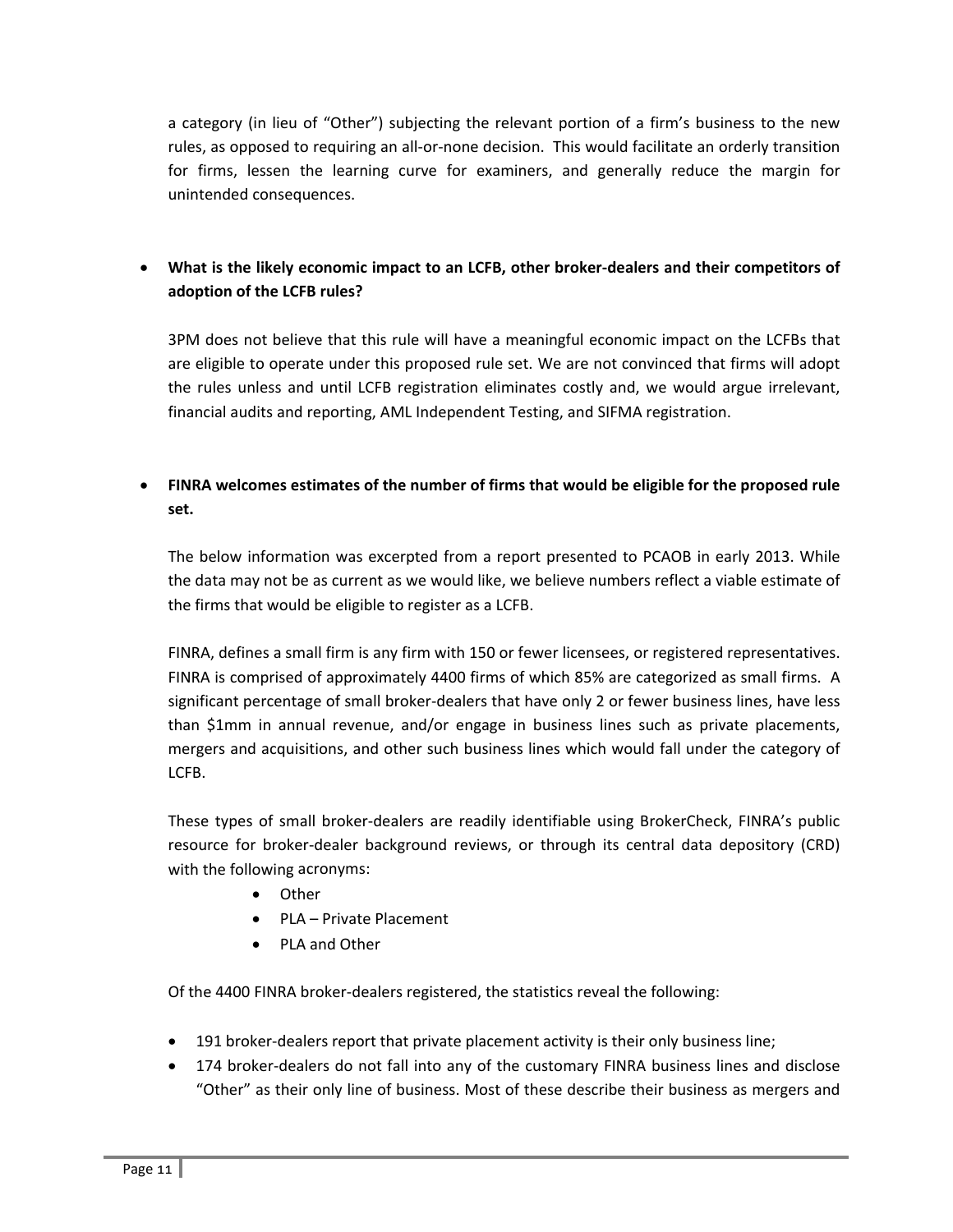acquisitions;

■ 541 broker-dealers disclose that they engage solely in private placement agent and "other" activities, again describing the other activity as mergers, acquisitions and placement agent or third party marketing services.

Cumulatively, these 906 firms represent a class of broker‐dealer that does not open securities or investment accounts, does not carry or introduce assets or securities, and does not have customers in the retail sense. The business activities of these firms are governed by contract and are not 'transactional.' As such, we would conclude that they would fall under the definition of a LCFB.

It is important to note that the majority of these firms are also very small firms, and many have revenue of less than \$1mm/year. Of the 457 firms reporting only one line of business (private placements or "other") all but 13 are small firms (fewer than 50 employees). Of those reporting two business lines private placements and "other", 98% have fewer than 50 employees.

| <b>Attributes</b>       | # Firms | # with Fewer<br>than 50 RRs | As $%$ |
|-------------------------|---------|-----------------------------|--------|
| <b>PLA</b>              | 191     | 188                         | 98%    |
| Other                   | 174     | 164                         | 94%    |
| PLA and Other           | 541     | 528                         | 98%    |
| <b>Total or Average</b> | 906     | 880                         | 97%    |

 **Proposed LCFB Rule 123 would limit the principal and representative registration categories that would be available for persons associated with an LCFB. Are there any registration categories that should be added to the rule? Are there any registration categories that are currently included in the proposed rule but that are unnecessary for persons associated with an LCFB?**

3PM does not believe that the Rule 123 should limit the principal and registration categories that would be available for persons associated with a LCFB. We believe that there are other registration categories that could apply to a LCFB that are not included in the proposed rule set. For example,

- LCFB firms that are registered as a broker dealer with the ability to engage in investment advisory services would also need to hold the Series 65 or 66 registrations.
- Some LCFBs may be required under state requirements to hold the Series 63 registration
- LCFB firms that are distributing mutual funds may have associated persons holding the Series 6 and 26 registrations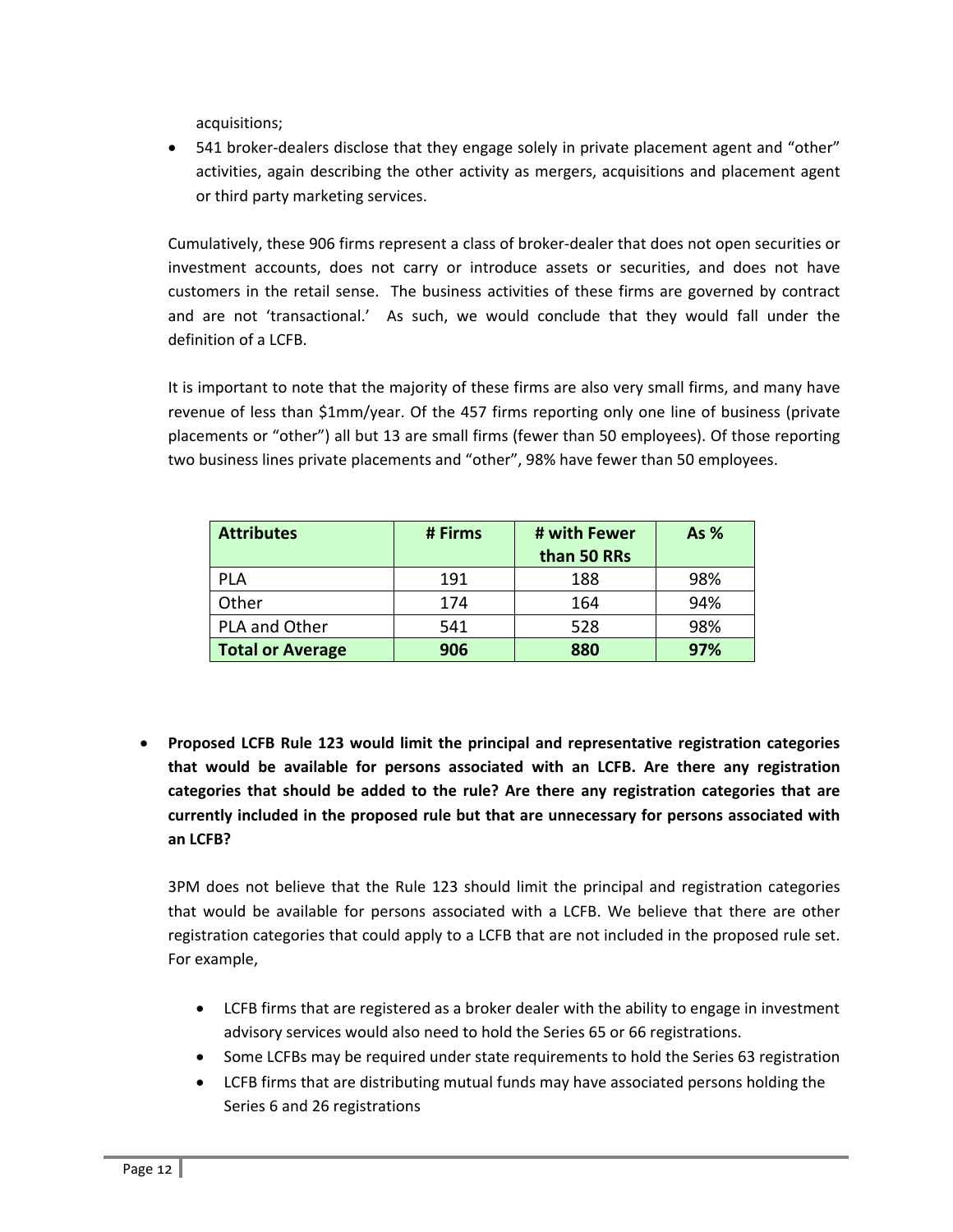- LCFB firms may be acting as a solicitor for direct participation programs and may have associated persons holding the Series 22 and 39 registrations
- LCFB firms offering private placements whereby the Issuer is a CTA may be required to have associated person who hold the Series 3, 30, 31 or 32 registrations
- LCFB firms offering private placements whereby the Issuer's strategy involves options may hold the Series 4 and 42
- LCFB firms may have associated persons holding the Series 14 examination

As such we believe that FINRA should not restrict the principal and representative registration categories for persons associated with a LCFB.

## **Should principals and representatives that hold registration categories not included within LCFB Rule 123 be permitted to retain these registrations?**

3PM believes that principals and representatives should be able to continue to retain their registrations so long as they continue to stay current with their CE requirements. We believe that prohibiting a principal or representative from maintaining a registration because it was not within LCFB 123 would be penalizing a professional for choosing to engage in a regulatory scheme that was more relevant to their current business operations. The financial industry has long been categorized by inventive and driven people who often change firms or focus several times throughout their careers. We believe allowing a LCFB to maintain additional registrations would be no different than someone who changed roles in a firm and continued to maintain registrations used in a previous role.

## **Does an LCFB normally make recommendations to customers to purchase or sell securities? Should an LCFB be subject to rules requiring firms to know their customers (LCFB Rule 209) and imposing suitability obligations (LCFB Rule 211) to an LCFB?**

We believe that there are firms that would otherwise qualify as a LCFB that make recommendations to customers. We believe that our recommendations regarding the fundamental definitions of counterparties and their respective roles in suitability address concerns that may exist or arise from recommendations of this type.

 **Does the SEC staff no‐action letter issued to Faith Colish, et al., dated January 31, 2014,9 impact the analysis of whether a firm would become an LCFB? Is it likely that some limited corporate financing firms will not register as a broker consistent with the fact pattern set forth in the no‐action letter, or will they register as an LCFB?**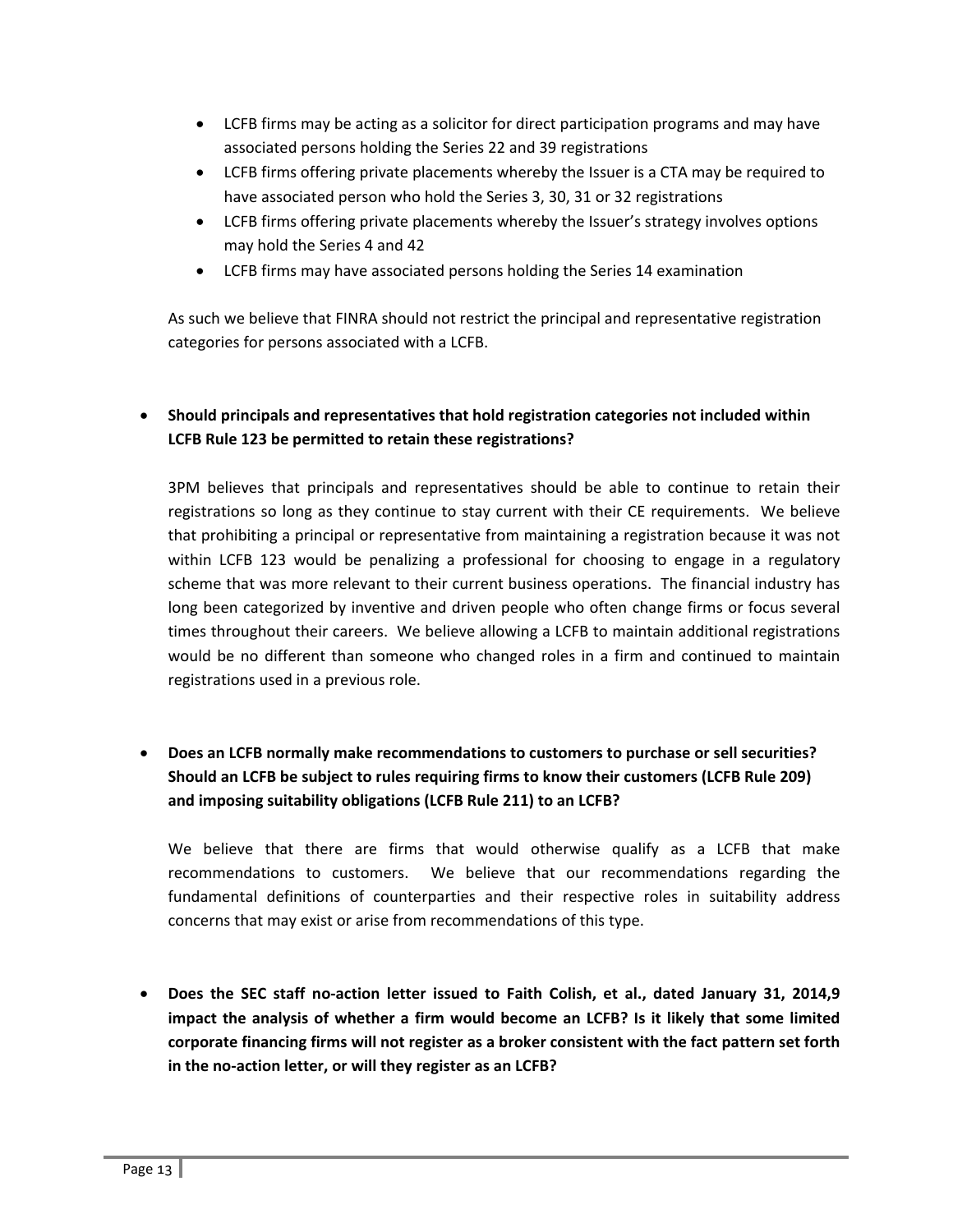In general, 3PM members conduct a business that is very different than the business conducted by Faith Colish et al. As such we do not believe that this would be a reason for any of our constituents to choose not to register as a LCFB.

3PM does not believe that many FINRA members meeting the definition of this rule will convert their registration to this category. Our reasoning is that there are just not enough meaningful changes to the rule which would make it more conducive to the business of LCFBs. LCFBs are currently spending a great deal of time and resources following rules that are not appropriate or applicable to our businesses. These are resources that can alternatively be applied to making meaningful enhancements to our business and compliance operations.

While we are pleased that FINRA took on this initiative and convened a working industry group to address the issue, the feedback solicited from this group was only related to the definition of an LCFB not the underlying rule set. We believe that FINRA should have taken the initiative at least one step further and worked together with the industry to write a meaningful and relevant rule set rather than the one presented which did little more than remove the sections of rules that already did not apply to us. We only hope that all of the industry feedback received will not dissuade FINRA from revisiting this proposal and this time listening to what the industry has to say. 3PM stands ready to participate in any further initiatives regarding this proposal and looks forward to a day when LCFBs have a rule set that appropriately addresses our business model.

If you have any questions or comments regarding any of the information contained in this letter or would like to discuss any of these comments in further detail, please feel free to contact me directly by phone at (212) 209-3822 or by email at donna.dimaria@tesseracapital.com.

Thank you in advance for your consideration.

Regards,

Johna Sinaria

Donna DiMaria Chairman of the Board of Directors 3PM Association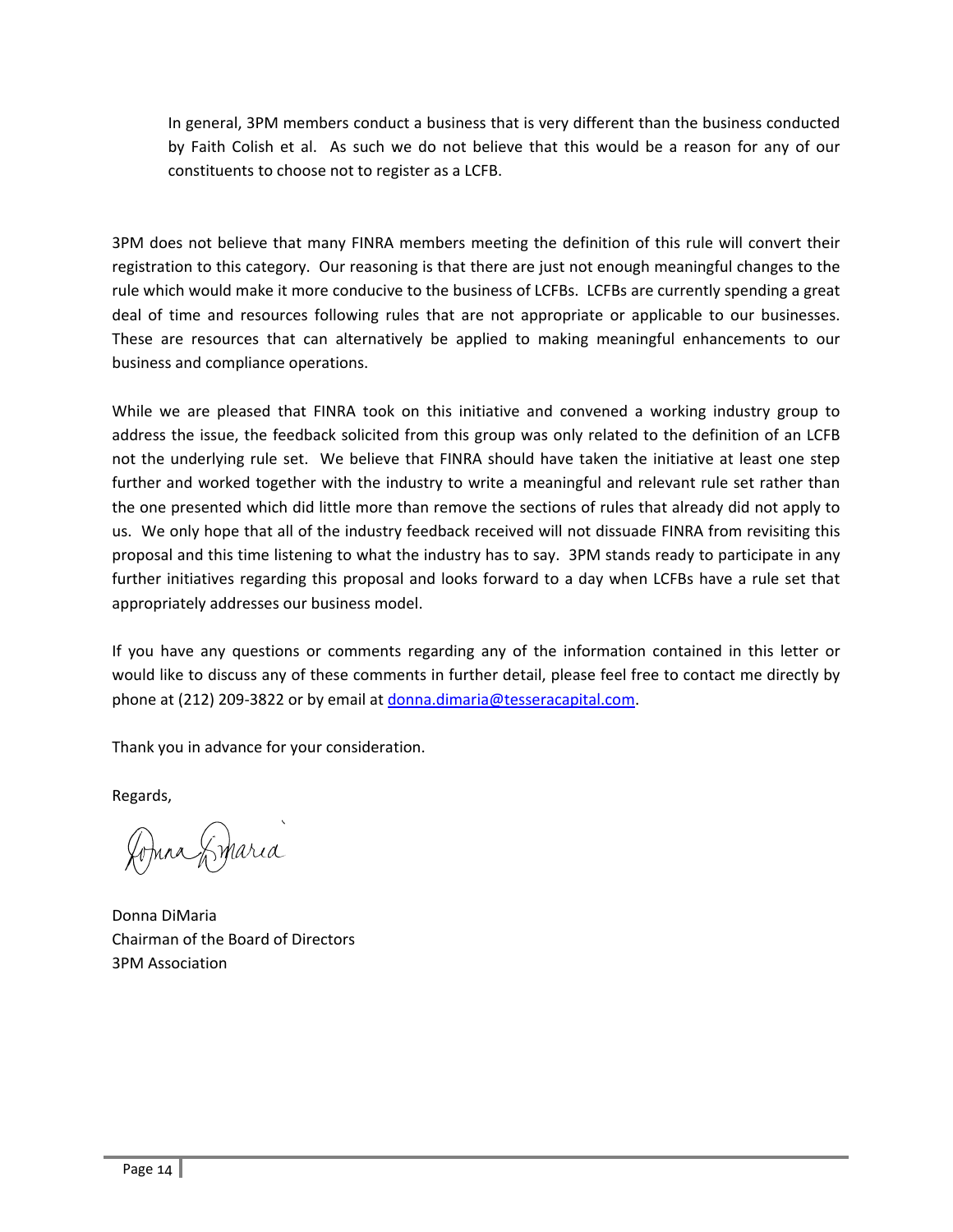## **Appendix**

3PM is an association of independent, outsourced sales and marketing firms that support the investment management industry worldwide.

3PM Members are properly registered and licensed organizations consisting of experienced sales and marketing professionals who come together to establish and encourage best practices, share knowledge and resources, enhance professional standards, build industry awareness and generally support the growth and development of professional outsourced investment management marketing.

Members of 3PM benefit from:

- Regulatory Advocacy
- **•** Best Practices and Compliance
- Industry Recognition and Awareness
- Manager Introductions
- Educational Programs
- Online Presence
- Conferences and Networking
- Service Provider Discounts

3PM began in 1998 with seven member‐firms. Today, the Association has more than 35 member organizations, as well as significant number of prominent firms that support 3PMs and participate in the Association as 3PPs, Industry Associates, Member Benefit Providers, Media Partners and Association Partners.

A typical 3PM member‐firm consists of two to five highly experienced investment management marketing executives with, on-average, more than 10 years' experience selling financial products in the institutional and/or retail distribution channels. The Association's members run the gamut in products they represent. Members work with traditional separate account managers covering strategies such as domestic and international equity, as well as fixed income. In the alternative arena, members represent fund products such as mutual funds, hedge funds, private equity, fund of funds and real estate. Some firms' business is comprised of both types of product offerings. The majority of 3PM's members are currently registered with FINRA or affiliated with a broker‐dealer that is a member of FINRA.

*For more information on 3PM or its members, please visit www.3pm.org*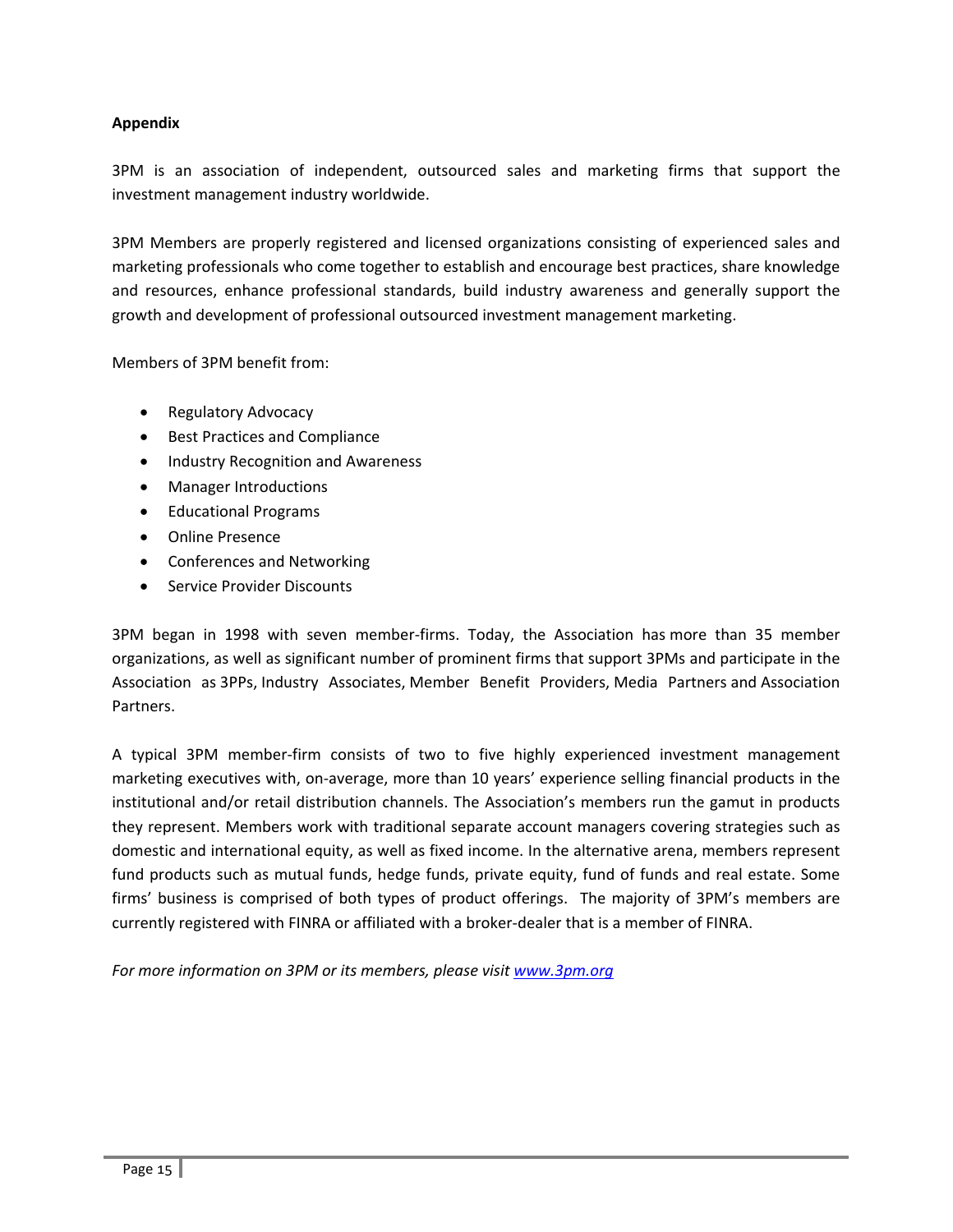# PCAOB Audit Oversight and

## Small, Non-Public Non-Custodial Broker-Dealers

## *Attributes-Based Analysis of the Broker-Dealer Risk Profile*

January 2013

## Report Objectives

Since its inception, the PCAOB has exerted diligent efforts to carry out its mission of investor protection. When Dodd Frank expanded the scope of PCAOB authority to include oversight of the audits and auditors of broker-dealers, the broker-dealer community responded with recommendations for exclusions of certain types of broker-dealers. While forging ahead with an interim audit program, Board members have continued to express their interest in identifying and understanding trends related to broker-dealer attributes, facilitating a meaningful dialogue regarding risk, and possibly leading to exclusions.

This brief report will present data and information to support exemption of certain classes of small and limited purpose broker-dealers from the PCAOB audit requirement. It presents an update to data previously shared in March 2011, and asserts that broker-dealers of limited size and/or with limited business purposes present little or no risk relative to the scope of PCAOB responsibilities to protect investors. To best ensure that risk is adequately considered, the report includes an analysis of SIPC distributions through 2012 based on dollar amount and broker-dealer attributes.

Data presented in this report may lead to other useful trend analyses, including the consideration of excluding other types of firms, such as introducing firms, firms with minimum net capital of \$5,000, or firms with less than \$1mm in annual revenue.

## **Background**

To FINRA, a small firm is any firm with 150 or fewer licensees, or registered representatives. FINRA is comprised of approximately 4400 firms of which approximately 85% are categorized as small firms. But 'small' is relative. To a research analyst, a small cap company is one with \$300 million to \$2 billion in market capitalization. The JOBS Act, designed to lower the regulatory burdens for small companies intending to go public applies to companies with less than \$1billion in revenues. By stark contrast, many of the smallest broker-dealers are scattered along a broad spectrum of characteristics and attributes much smaller than any of these standards.

## Low Risk Broker-Dealers Based on FINRA Data

Significant percentages of small broker-dealers have only 2 or fewer business lines, have less than \$1mm in annual revenue, and/or engage in business lines that do not inherently indicate high percentages of risk, such as 'application way' mutual funds, variable annuities,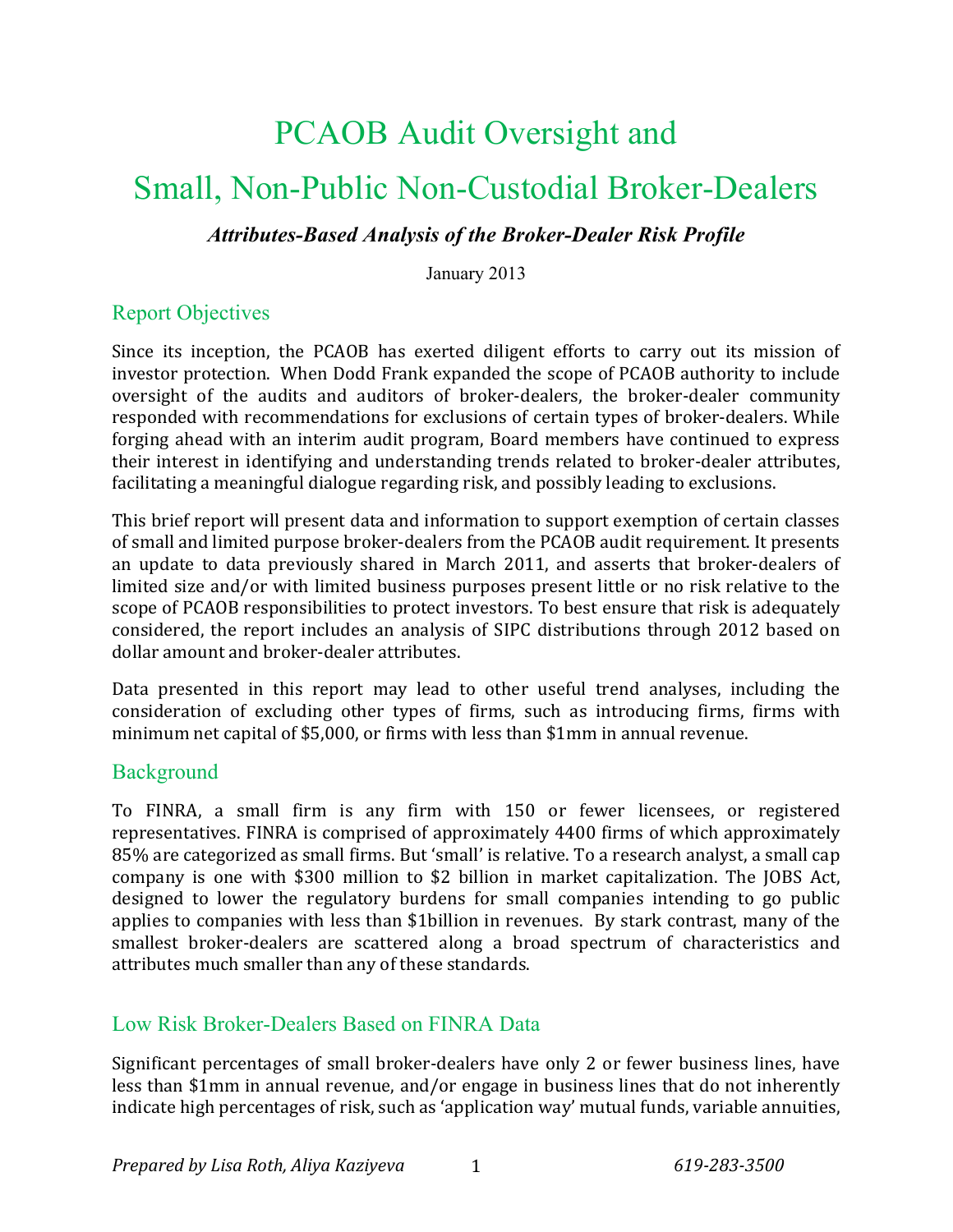private placements, mergers and acquisitions, and other such business lines. Many of these firms operate under a minimum net capital requirement of \$5,000.

Small broker-dealers characterized by business lines are readily identifiable using BrokerCheck, FINRA's public resource for broker-dealer background reviews, or through its central data depository (CRD) with the following acronyms:

- MFR Mutual Funds Retailer
- MFR and VLA
- Other
- PLA Private Placement
- PLA and Other
- VLA Variable life insurance or annuities

Of the 4400 FINRA registered broker-dealers, the statistics reveal the following:

- 191 broker-dealers report that private placement activity is their only business line;
- 174 broker-dealers do not fall into any of the customary FINRA business lines and disclose "Other" as their only line of business. Most of these describe their business as mergers and acquisitions;
- 541 broker-dealers disclose that they engage solely in private placement agent and "other" activity, again describing the other activity as mergers, acquisitions and placement agent or third party marketing services.

Cumulatively, these 806 firms represent a class of broker-dealer that does not open securities or investment accounts, does not carry or introduce assets or securities, and which does not have customers in the retail sense. The business activities of these firms are governed by contract, and are not 'transactional.'

Consider also the following approximate number of firms that only engage in retail sales to customers by application:

- 39 broker-dealers report that their only business line is retail sales of mutual funds. Out of these 39 firms, all but 3 have fewer than 25 employees;
- 21 broker-dealers offer only variable annuities. 16 of the 21 report having fewer **than 50 employees**;
- 87 broker-dealer firms disclose having only two business lines, mutual funds and variable annuities. 82% of these companies have fewer than 10 employees.

The 147 broker dealers described above engage solely in 'application-way' business, which means that their business is limited to purchases and sales of funds and/or annuities accomplished through direct paper-based application to the mutual fund or annuity companies. These companies do not have custody of customer funds or securities, and also do not have clearing arrangements (they are not 'introducing'). Rather they operate through selling agreements with mutual fund and annuity companies, which are themselves regulated by the SEC.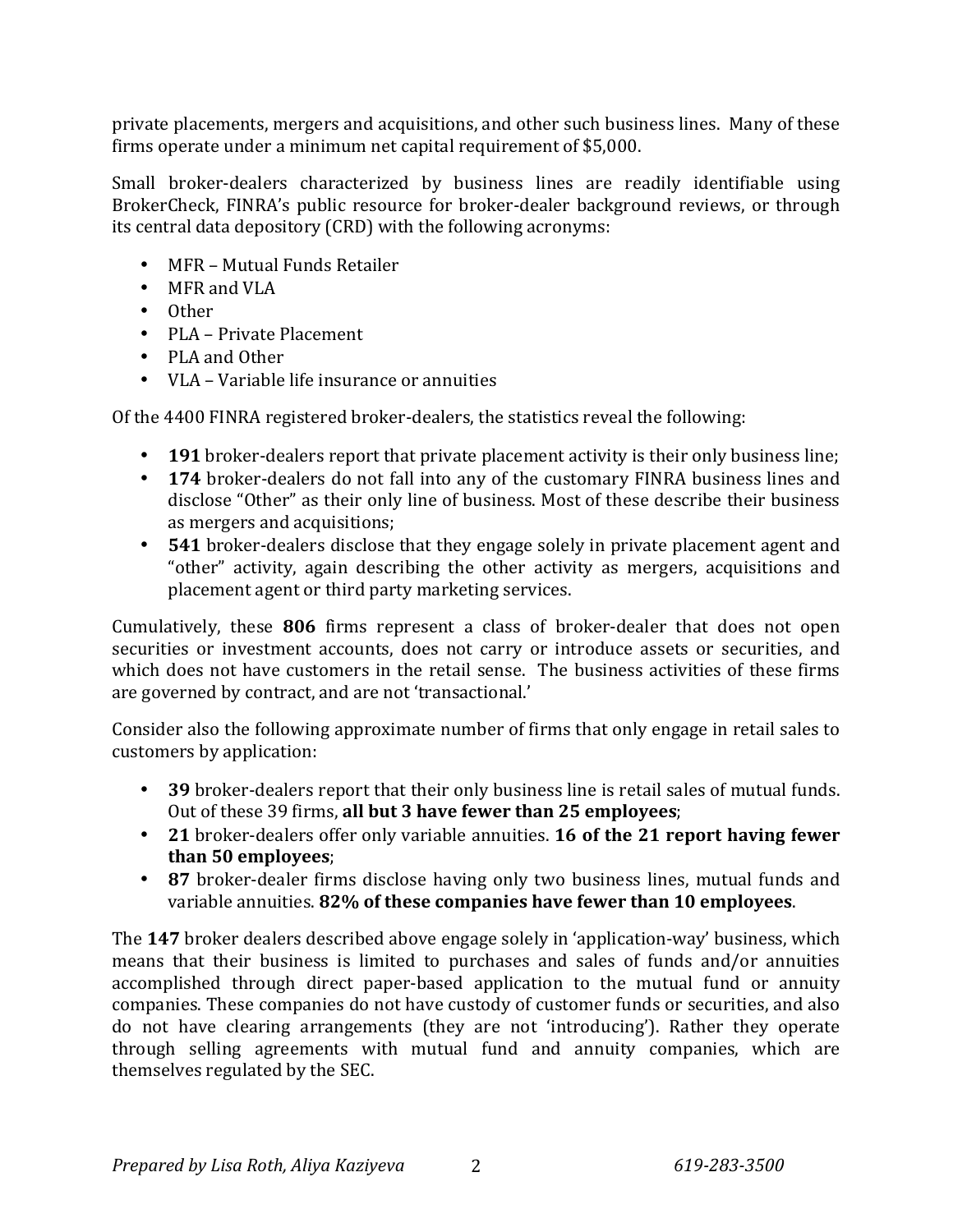It is important to note that the majority of these firms are also very small firms, and many have revenue of less than \$1mm/year. (see the chart below). Of the 457 firms reporting only one line of business (private placements, "other", mutual funds, or variable annuities) all but 20 are small firms (fewer than 50 employees). Of those reporting two business lines (Private placements and "other"), 98% have fewer than 50 employees.

| <b>Attributes</b>       | # Firms | No. with Fewer $\vert$ As %<br>than 50 RRs |     |
|-------------------------|---------|--------------------------------------------|-----|
| <b>PLA</b>              | 191     | 188                                        | 98% |
| Other                   | 174     | 164                                        | 94% |
| PLA and Other           | 541     | 528                                        | 98% |
| <b>MFR</b>              | 39      | 37                                         | 95% |
| <b>VLA</b>              | 21      | 16                                         | 76% |
| MFR and VLA             | 87      | $82*$                                      | 94% |
| <b>Total or Average</b> | 1,053   | 1,015                                      | 96% |

\* Nearly 80% of 87 BD firms with combination of only two attributes MFR and VLA have fewer than 10 employees.

## Low Risk Broker-Dealers Based on SIPC Data

SIPC weighed in against a statutory exemption for broker-dealers during Congressional deliberations regarding the PCAOB's scope of authority over broker-dealer audits. Later, in response to the request by broker-dealer trade associations and others encouraging PCAOB to carve out introducing broker-dealers from its audit scope, SIPC again wrote to PCAOB in favor of an all-inclusive audit program, citing statistics regarding its payouts related to introducing broker-dealer liquidations in particular.

While SIPC payouts may be used as a measure of risk, even SIPC has never undergone consideration of liquidation coverage for the types of small broker-dealers discussed in this report.

In this context, a review of SIPC distributions for the past 5 years demonstrates that companies with only 1 or 2 business types or attributes in the following combinations present little or no risk of insolvency for investors. In fact, no broker-dealer with 2 or fewer business lines, including those listed below has every been represented on SIPC bankrolls:

- MFR Mutual Funds Retailer
- MFR and VLA
- Other
- PLA Private Placement
- PLA and Other
- VLA Variable life insurance or annuities

## Low Risk Broker-Dealers Based on PCAOB Data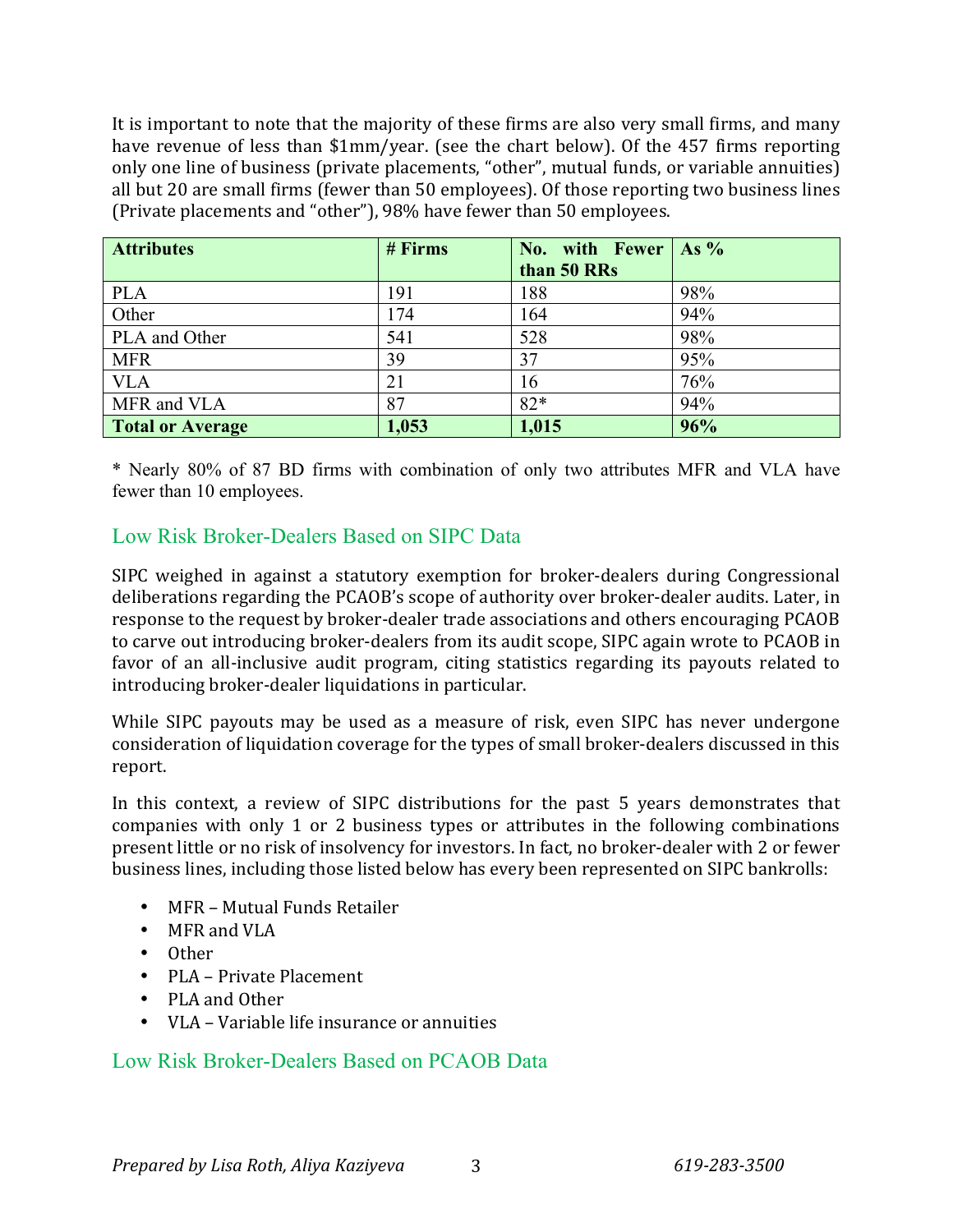PCAOB's interim audit program preliminary results, reported August 2012, reveal certain material weaknesses in BD audit programs. While the findings appear proportionately significant, the results are less worrisome in the context of small broker-dealers as summarized in the table below:

| <b>Finding</b>                                                             | <b>Description</b>                                                                                                                                                 | Application to<br><b>Small</b><br>and<br><b>Limited</b><br><b>Purpose</b><br><b>Broker-</b><br><b>Dealers</b>             |
|----------------------------------------------------------------------------|--------------------------------------------------------------------------------------------------------------------------------------------------------------------|---------------------------------------------------------------------------------------------------------------------------|
| Supplemental<br>Report on Material<br>Inadequacies                         | 21 of 23 did not adequately test for<br>controls related to safeguarding<br>securities                                                                             | Not applicable to non-custodial<br>broker-dealers                                                                         |
| from<br>Exemption<br>Provisions<br>of<br>Customer<br>protection Rule       | All 14 audits of BDs claiming<br>exemptions to 15c3-3 did not fully<br>comply with conditions of the<br>exemption                                                  | Not applicable to non-custodial<br>broker-dealers                                                                         |
| Customer<br><b>Protection Rule</b>                                         | 2 of the 9 audits of BDs required to<br>maintain a customer reserve failed<br>to properly verify and disclosure<br>the<br>appropriate<br>restrictive<br>provisions | Not applicable to non-custodial<br>broker-dealers                                                                         |
| Net Capital Rule                                                           | 7 of 23 audits failed to sufficiently<br>test the minimum net<br>capital<br>computation                                                                            | Not materially significant to<br>broker-dealers<br>with<br>\$5,000<br>minimum net capital                                 |
| Consideration<br>of<br>Risks of Material<br>Misstatements Due<br>to Fraud  | 13 of 23 audits did not incorporate<br>adequate assessments of risks of<br>material misstatement                                                                   | Subject<br><b>FINRA</b><br>to<br>reviews,<br>requirements                                                                 |
| Related<br>Party<br>Transactions                                           | 10 of 23 audits did not adequately<br>test existence and/or sufficiency of<br>procedures related to material<br>third party transactions                           | Subject to FINRA<br>reviews,<br>requirements                                                                              |
| Revenue<br>Recognition                                                     | 15 of 23 audits did not adequately<br>and<br>test occurrence, accuracy<br>completeness of revenue                                                                  | Not materially applicable to<br>firms with <\$1mm<br>annual<br>revenue                                                    |
| Establishing<br>a<br>Basis for Reliance<br>Records<br>and<br>on<br>Reports | 12 of 23 audits did not evidence<br>adequate procedures for reliance<br>on third parties used in the audit<br>process                                              | applicable<br><b>Not</b><br>to<br>the<br>accounting firms most likely to<br>perform the audits of small<br>broker-dealers |
| Value<br>Fair                                                              | 6 of 9 audits involving valuations<br>did not adequately test valuation                                                                                            | Not applicable to non-custodial                                                                                           |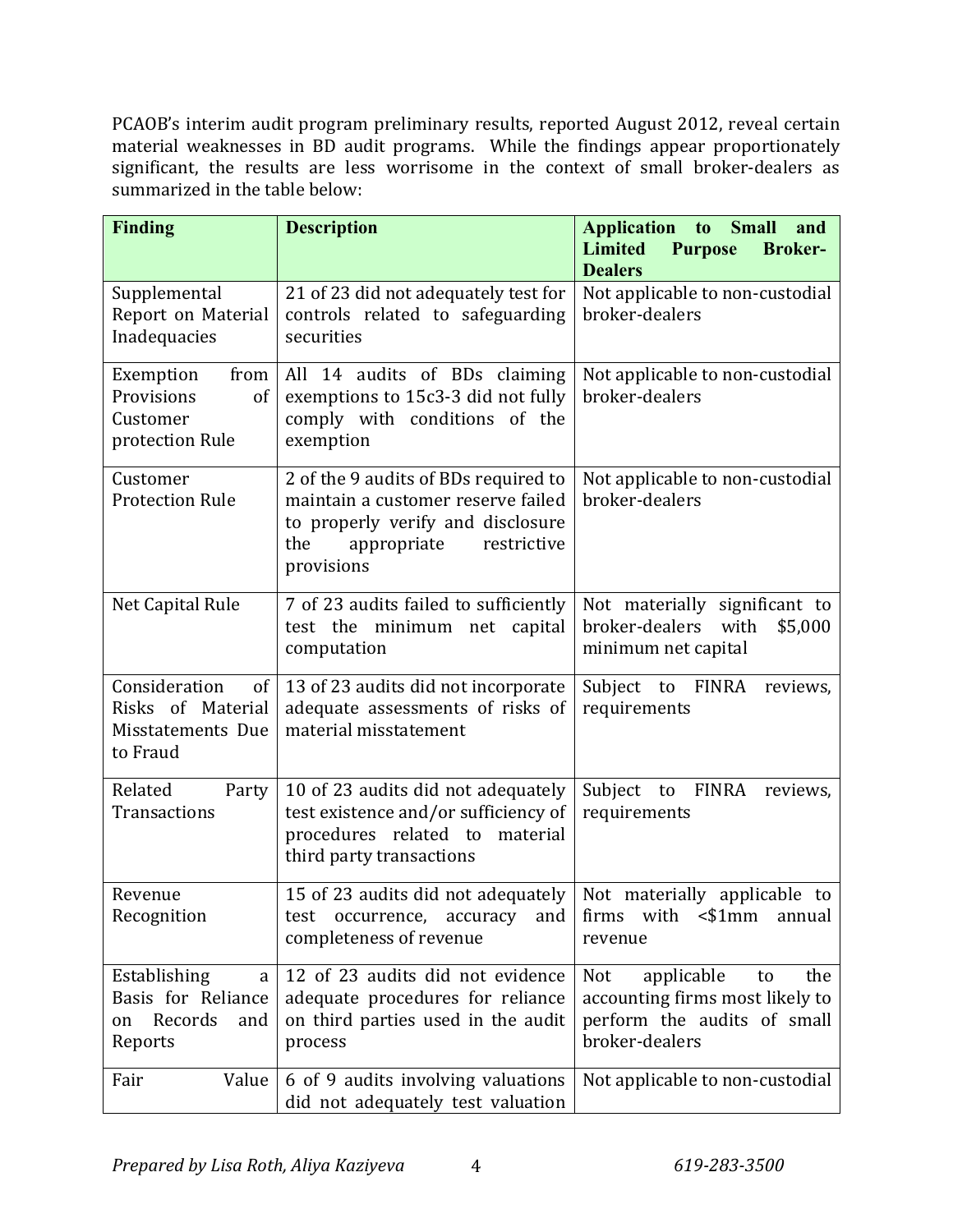| <b>Finding</b>                              | <b>Description</b>                                                                                                         | <b>Application</b> to Small<br>and<br><b>Limited Purpose</b><br><b>Broker-</b><br><b>Dealers</b> |
|---------------------------------------------|----------------------------------------------------------------------------------------------------------------------------|--------------------------------------------------------------------------------------------------|
| measurements                                | practices                                                                                                                  | broker-dealers                                                                                   |
| of<br>Evaluation<br>Control<br>Deficiencies | 4 of 23 audits did not evidence<br>sufficient evaluation of identified<br>errors for determination of control<br>weakness  | Subject to FINRA<br>reviews,<br>requirements                                                     |
| Financial<br>Statement<br>Disclosures       | 7 of 23 audits did not evidence<br>adequate tests of accuracy and<br>completeness of<br>financial<br>statement disclosures | Subject to FINRA<br>reviews,<br>requirements                                                     |
| Auditor<br>Independence                     | $\overline{2}$<br>revealed<br>audits<br>inadequate<br>auditor<br>procedures<br>to<br>test<br>independence                  | Subject to discussion                                                                            |

This summary data can be interpreted to mean that many of the PCAOB interim inspection program findings simply are not relevant, and therefore would not be found, in the audits of small broker dealers. Of those with a degree of relevance, most would be apparent as a result of the regulatory initiatives carried out by FINRA, which incorporate considerable depth in routine inspections of broker-dealer financial data. FINRA reviews include ongoing assessments of FOCUS filings carried out at both the district and national levels, and FINRA performs routine onsite inspections according to a risk-based cycle. These inspections include reviews of financial data, and cover all registered broker-dealers.

## **Summary**

In its November 2012 Standing Advisory Group (SAG) meeting, the PCAOB SAG members considered important current initiatives, including the auditor's reporting model, PCAOB's standard setting agenda, and consideration of outreach or research regarding the auditor's approach to detecting fraud. In each discussion, in small group settings, audits of brokerdealers were considered and discussed as a specific agenda item. When PCAOB staffers reported summaries from their breakout groups in the large public meeting session, it was apparent that SAG members were receptive to the exclusion of certain types of brokerdealers based on risk. Among other comments, SAG members recommended excluding:

- Wholly owned non-public BDs
- BDs deemed to be low risk based on business model, net capital or ownership structure
- Small, non-public, non-custodial BDs
- BDs that are not issuers